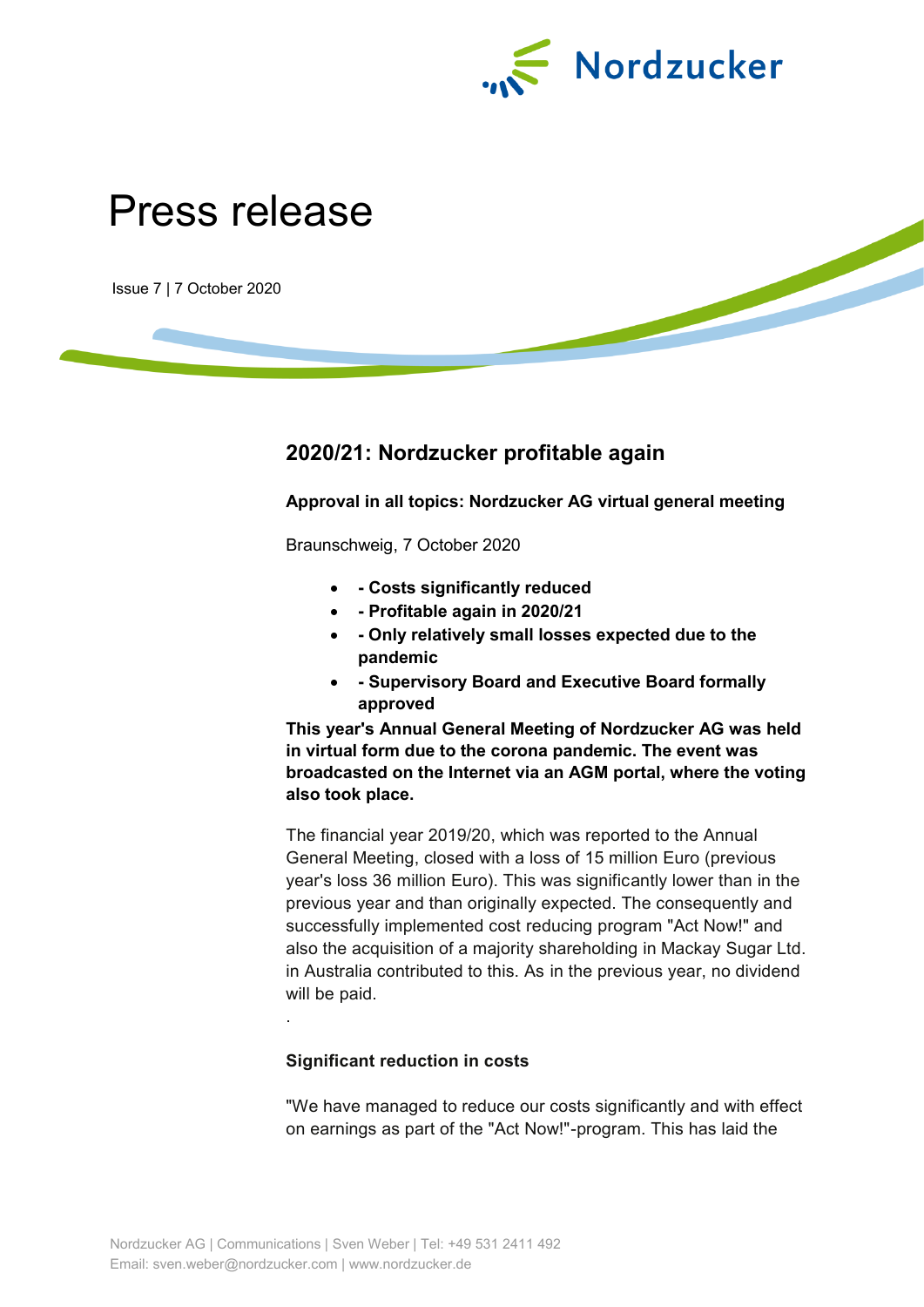

foundation for more stability in volatile markets", explained Dr. Lars Gorissen, CEO.

After the outbreak of the Corona pandemic, world market prices dropped significantly with the collapse of the oil price, the increase in sugar production in Brazil and as a result of lower demand worldwide. The situation in the EU, however, remains relatively stable. Nordzucker expects only a relatively small decline in sales volumes in financial year 2020/21 as a result of the pandemic.

### **Outlook for 2020/21 promises profit**

"Thus, we will in all likelihood close the current fiscal year with a good profit. We are profitable again. And this is due not only to the general conditions, but also to our decisive cost reduction measures throughout the Nordzucker Group", Gorissen continued.

For the future, the Group is focusing on excellence along the entire supply chain. "This also includes a leading role in sustainability, new cultivation methods and innovative technologies that make tomorrow's carbon neutrality possible", Gorissen emphasized.

Jochen Johannes Juister, Chairman of the Supervisory Board of Nordzucker AG, emphasised in his presentation: "Growth, transformation and a focus on the targets set have characterised the 2019/20 financial year. This was not an easy path, but it was essential for the future and for strengthening Nordzucker AG. As the owners, we explicitly welcome the successful acquisition of the Australian sugar manufacturer Mackay Sugar. This was an important step for our company".

#### **Voting results**

The Annual General Meeting confirmed the company's course and approved the actions of the Executive Board and Supervisory Board with a very large majority.

The Annual General Meeting also elected Dr. Karl-Heinz Engel (Riol), Christoph Friedrich Heins (Uehrde) and Eckhard Hinrichs (Wieren-Wrestedt) as members of the Supervisory Board of Nordzucker AG with a very large majority.